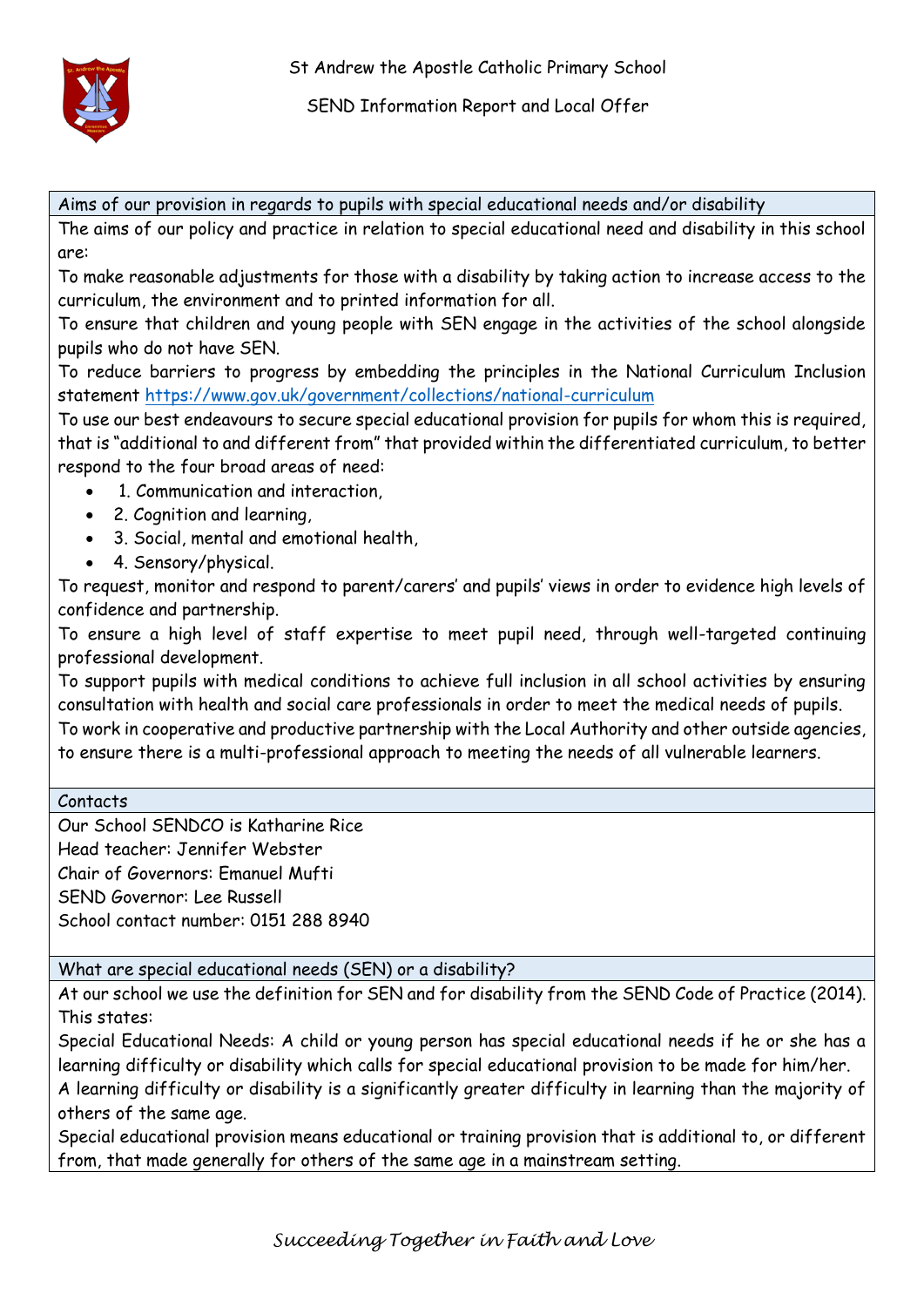

Disability: Many children and young people who have SEN may have a disability under the Equality Act 2010 – that is '…a physical or mental impairment which has a long-term and substantial adverse effect on their ability to carry out normal day-to-day activities'.

This definition includes sensory impairments such as those affecting sight or hearing, and long-term health conditions such as asthma, diabetes, epilepsy, and cancer.

The kinds of special educational needs (SEN) for which provision is made at the school

Children and young people with SEN have different needs, but the general presumption is that all children with SEN but without an Education, Health and Care Plan (EHCP) are welcome to apply for a place at our school, in line with the school admissions policy.

If a place is available, we will undertake to use our best endeavours, in partnership with parents, to make the provision required to meet the SEN of pupils at this school.

For children with an EHCP, parents have the right to request a particular school and the local authority must comply with that preference and name the school or college in the EHC plan unless:

- it would be unsuitable for the age, ability, aptitude or SEN of the child or young person,
- the attendance of the child or young person there would be incompatible with the efficient education of others, or the efficient use of resources.

Before making the decision to name our school in a child's EHCP, the local authority will send the governing body a copy of the EHCP and then consider their comments very carefully before a final decision on placement is made.

In addition, the local authority must also seek the agreement of school where the draft EHCP sets out any provision to be delivered on their premises that have been secured through a direct payment (personal budget).

Parents of a child with an EHCP also have the right to seek a place at a special school if it they consider that their child's needs can be better met in specialist provision.

How does our school know if children need extra help?

We know when a pupil needs help if:

- Concerns are raised by parents/carers, external agencies, teachers, the pupil's previous school or the pupil themselves, regarding concerns relating to inadequate levels of progress or inclusion.
- Screening, such as that completed on entry or as a result of a concern being raised, indicates gap in knowledge and/or skills.
- Whole school tracking of attainment outcomes indicates lack of expected rate of progress.
- Observation of the pupil indicates that they have additional needs.

What should a parent do if it thinks their child may have special educational needs?

If parents have concerns relating to their child's learning or inclusion then please initially discuss these with your child's teacher.

This then may result in a referral to the school SENDCO, Katharine Rice.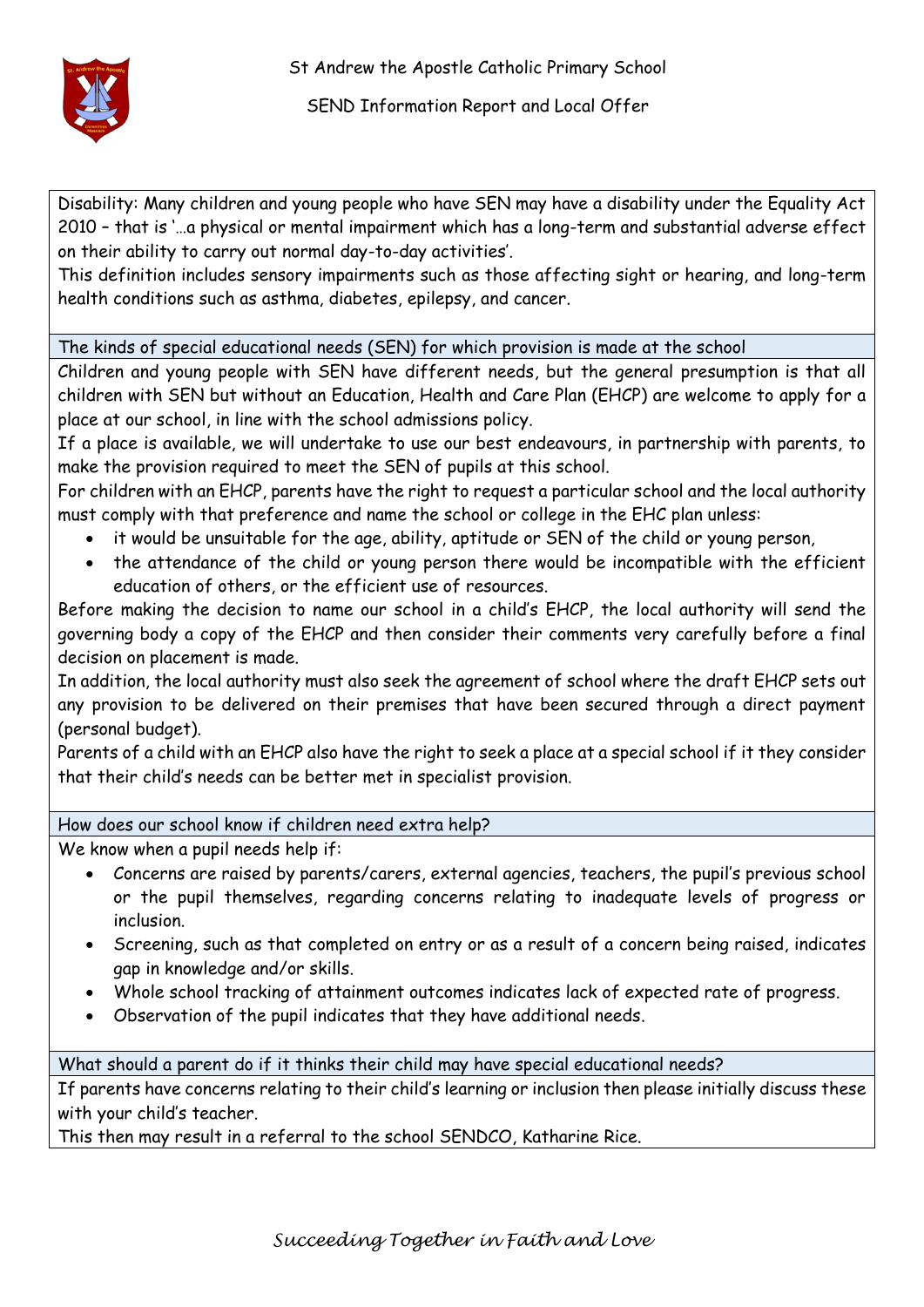

Parents may also contact the SENDCO or the Head teacher directly if they feel this is more appropriate.

All parents will be listened to. Their views and their aspirations for their child will be central to the assessment and provision that is provided by the school.

How will the school support a child with SEND?

All pupils will be provided with high quality teaching that is differentiated to meet the needs of all learners.

The quality of classroom teaching provided to pupils with SEND is monitored through a number of processes that include:

1. classroom observation by the senior leadership team, the SENDCO, external agencies

2. ongoing assessment of progress made by pupils with SEND using PIVATS

3. work sampling and scrutiny of planning to ensure effective matching of work to pupil need

4. teacher meetings with the SENDCO to provide advice and guidance on meeting the needs of pupils with SEND

- 5. pupil and parent feedback on the quality and effectiveness of interventions provided
- 6. attendance and behaviour records

Pupils with a disability will be provided with reasonable adjustments to overcome any disadvantage experienced in schools and increase their access to the taught curriculum.

All pupils have individual targets set. Parents are informed of these via Personal Provision Plans (PPP's) and also at events such as Parents' Evenings.

Pupils' attainments are tracked using the whole school tracking system and those failing to make expected levels of progress are identified very quickly.

These pupils are then discussed in termly progress meetings that are undertaken between the class teacher and a member of the Senior Leadership team and if appropriate, the pupil themselves. Additional action to increase the rate of progress will be then identified and recorded that will include a review of the impact of the differentiated teaching being provided to the child, and if required, provision to the teacher of additional strategies to further support the success of the pupil.

Where it is decided during this early discussion that special educational provision is required to support increased rates, parents will be informed that the school considers their child may require SEN support and their partnership sought in order to improve attainments.

Action relating to SEN support will follow an assess, plan, do and review model:

- 1. Assess: Data on the pupil held by the school will be collated by the SENDCO in order to make an accurate assessment of the pupil's needs. Parents will always be invited to this early discussion to support the identification of action to improve outcomes.
- 2. Plan: If review of the action taken indicates that "additional to and different from" support will be required, then the views of all involved including the parents and the pupil will be obtained and appropriate evidence-based interventions identified, recorded and implemented by the class teacher with advice from the SENDCO.
- 3. Do: SEN support will be recorded on a Personal Provision Plan that will identify a clear set of expected outcomes. Parents and the pupil will also be consulted on the action they can take to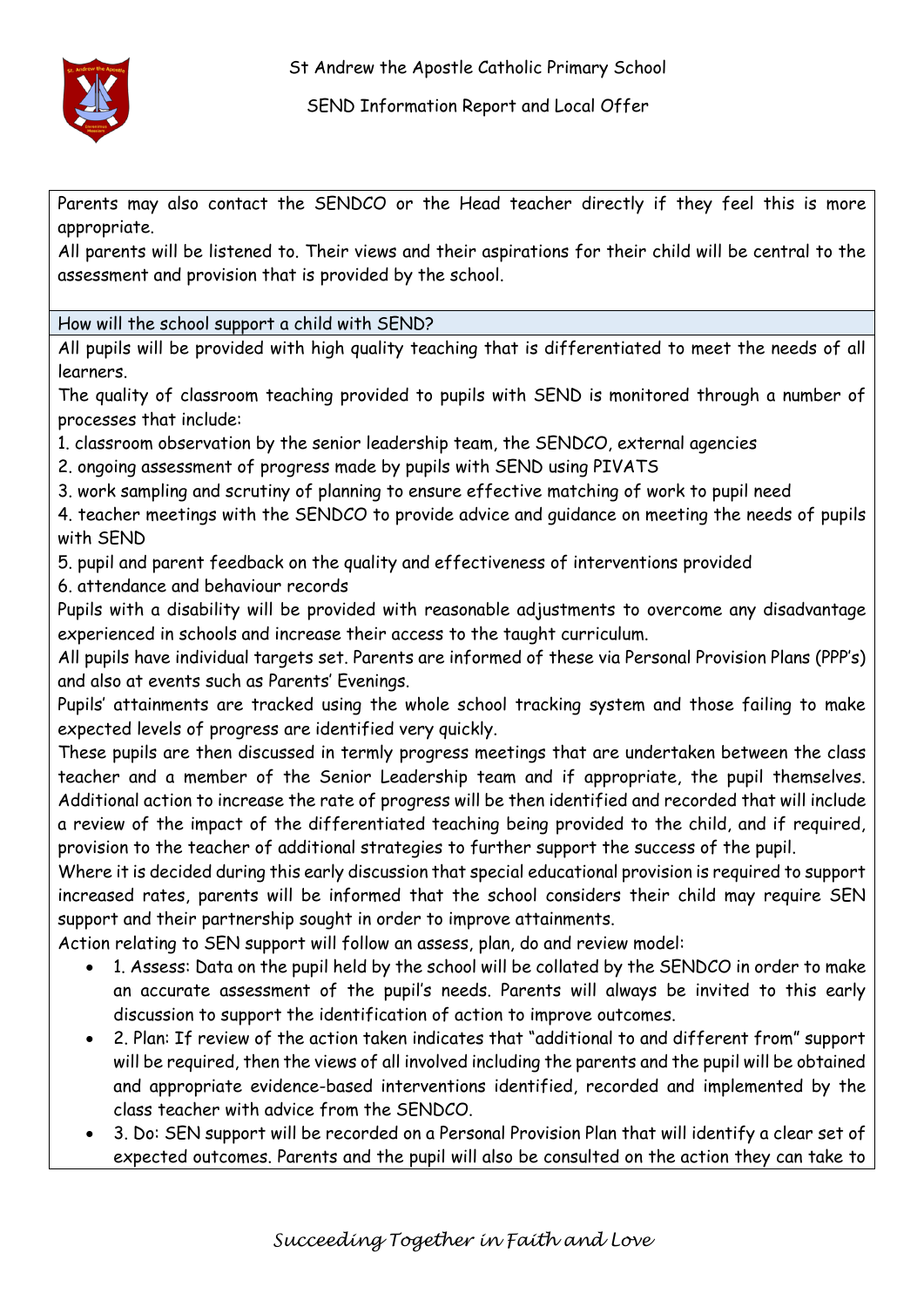

support attainment of the desired outcomes. This will be recorded and a date made for reviewing attainment.

- 4. Review: Progress towards these outcomes will be tracked and reviewed termly with the parents and the pupil. If progress rates are judged to be inadequate despite the delivery of high quality interventions, advice will always be sought from external agencies regarding strategies to best meet the specific needs of a pupil. This will only be undertaken after parent permission has been obtained and may include referral to:
- 1. Local Authority Support Services
- 2. Specialists in other schools e.g. teaching schools, special schools.
- 3. Social Services
- 4. Health partners such as School Nurse and Child & Adolescent Mental Health Service

For a very small percentage of pupils, whose needs are significant and complex and the SEN Support required to meet their needs cannot reasonably be provided from within the school's own resources, a request will be made to the local authority to conduct an assessment of education, health and care needs. This may result in an Education, Health and Care (EHC) plan being provided.

## How will the curriculum be matched to each child's needs?

Teachers plan using pupils' achievement levels, differentiating tasks to ensure progress for every pupil in the classroom.

When a pupil has been identified as having special educational needs, the curriculum and the learning environment will be further adapted by the class teacher to reduce barriers to learning and enable them to access the curriculum more easily.

These adaptations may include strategies suggested by the Special Educational Needs Coordinator (SENDCO) and/or external specialists.

In addition if it is considered appropriate, pupils may be provided with specialised equipment or resources such as ICT and/or additional adult help.

All actions taken by the class teacher will be recorded and shared with parents.

How will parents know how their child is doing?

Attainments towards the identified outcomes will be shared with parents termly through feedback regarding SEN support reviews but also through the school reporting system and Parents' Evenings. Parents are encouraged to arrange an appointment to discuss their child's progress with the class or the SENDCO at any time when they feel concerned or have information they feel they would like to share that could impact on their child's success. Please contact the school office who will arrange this appointment for you. The contact number is 0151 288 8940

How will parents be helped to support their child's learning?

Please look at the school website. It can be found at standrewapostle.co.uk and includes links to websites and resources that we have found useful in supporting parents to help their child learn at home.

The class teacher or SENDCO may also suggest additional ways of supporting your child's learning. If you have ideas on support that you would like to have access to in order to further support your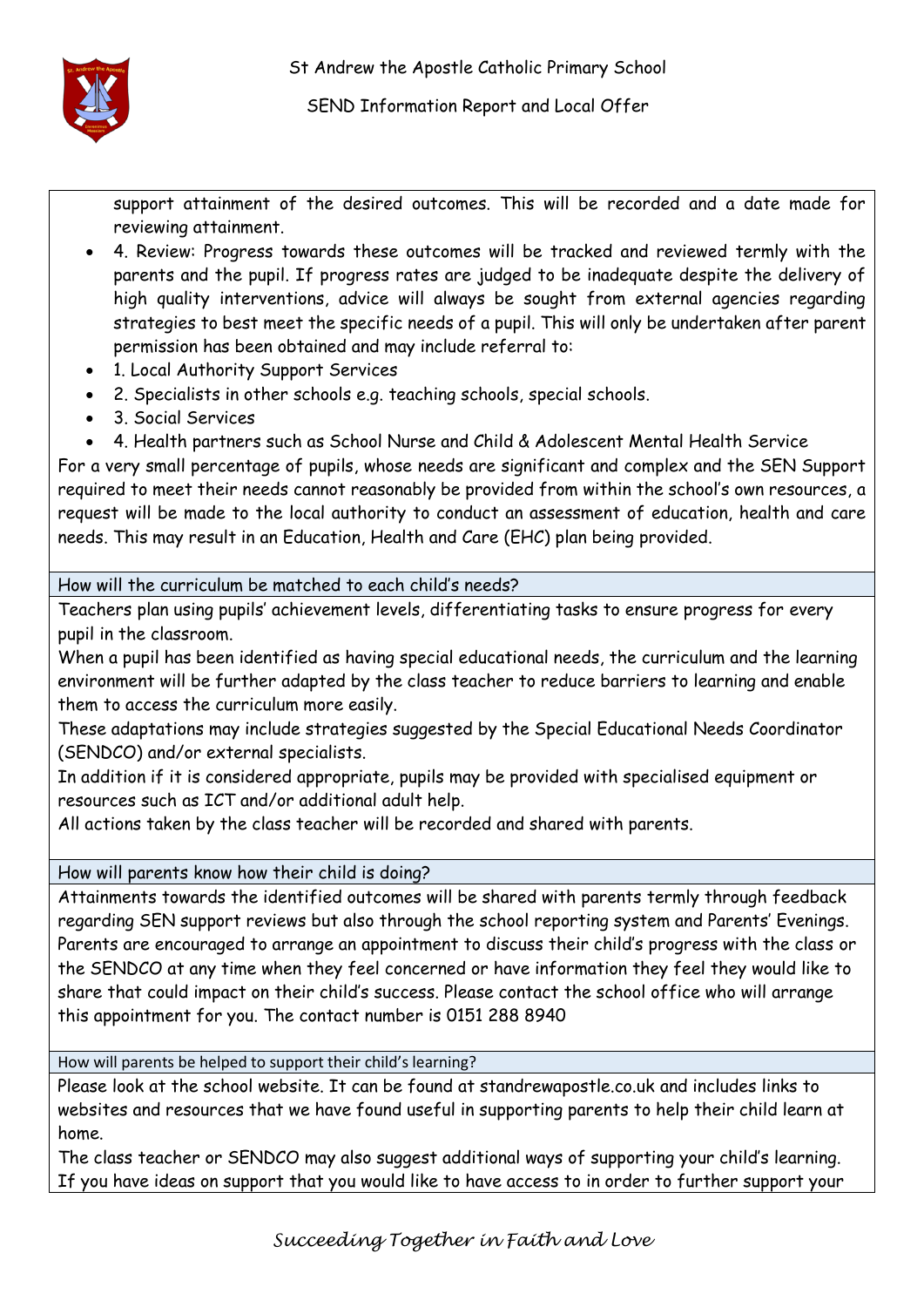

child's learning, please contact the SENDCO who will locate information and guidance for you in this area.

How will the school evaluate the effectiveness of the SEN provision made for pupils?

The effectiveness of SEN provision will be measured using both qualitative and quantitative data. Qualitative data will gather the views of parents and pupils on how successful the provision has been in enabling them to attain their outcomes.

Quantitative data will examine both progress and attainment levels compared to those achieved nationally for pupils with the same level prior learning level.

This data will be shared termly with governors and be judged by external moderators such as Ofsted.

What support will there be for children overall well-being?

The school offers a wide variety of pastoral support for pupils. This includes:

An evaluated Personal, Social, Health and Economic (PHSE) curriculum that aims to provide pupils with the knowledge, understanding and skills they need to enhance their emotional and social knowledge and well-being. Please visit our website to see the topics that are included within this area of the curriculum.

Pupil and Parent voice mechanisms are in place and are monitored for effectiveness by the Governor for responsibility for this area.

Small group evidence-led interventions to support pupil's well-being are delivered to targeted pupils and groups. These are identified on provision maps and aim to support improved interaction skills, emotional resilience and wellbeing.

Pupils who find outside class times difficult are provided with alternative small group opportunities within the school and action is taken to develop their social interaction skills.

The school has gained Healthy School status which evidences the work undertaken within the school to supports pupils' well-being and mental health.

Pupils with medical needs (Statutory duty under the Children and Families Act)

Pupils with medical needs will be provided with a detailed Individual Health and Care Plan, compiled in partnership with the school nurse and parents and if appropriate, the pupil themselves.

All medicine administration procedures adhere to the LA policy and Department of Education (DfE) guidelines included within Supporting pupils at school with medical conditions (DfE) 2014 and identified in the School Medicine Administration Policy.

What specialist services are available at the school?

Specialist SEN Teacher – Zoe Atkins

Specialist Diagnostic Assessor of Dyslexia – Katharine Rice

The school has access to a range of specialist support that are identified above.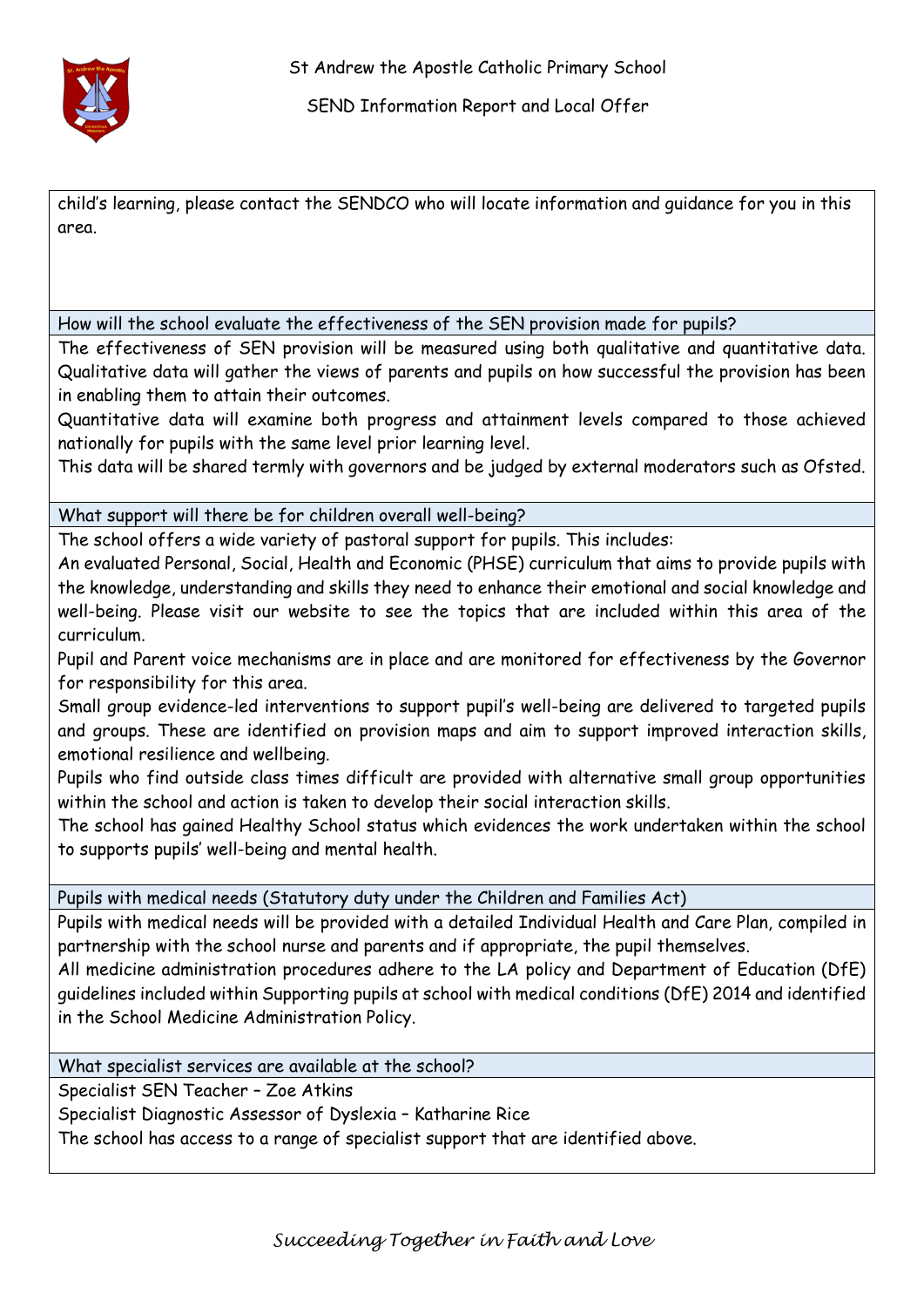

What training do the staff supporting children and young people with SEND undertake?

In the last two years school staff have received a range of training at three levels; awareness, enhanced and specialist.

Awareness training has been provided to all staff on:

- How to support pupils with dyslexia and literacy difficulties.
- How to support pupils on the autistic spectrum.
- How to support pupils with behavioural difficulties.
- How to support pupils with speech, language and communication difficulties

Enhanced training has been provided to Higher Level Teaching Assistants (HLTA) and the SENDCO

- WELLCOMM
- Emotional Literacy (ELSA)
- Makaton

Specialist training has been provided to the SENDCO

- PGCE certificate in SpLD (Dyslexia)
- The school has regular visits from SEN specialist teachers and the Behaviour Support Team who provide advice to staff support the success and progress of individual pupils.
- The NHS Speech Language Therapist visits to assess and plan support for targeted pupils. These programmes are then delivered by a trained Teaching Assistant.
- The Governor with specific responsibility for SEN has completed the SEN Governor training.

How will my child be included in activities outside the classroom including school trips?

Risk assessments are carried out and procedures are put in place to enable all children to participate in all school activities.

The school ensures it has sufficient staff expertise to ensure that no child with SEND is excluded from any school provided activity.

How accessible is the school environment?

The following adaptations have been made to the school environment:

- Disabled parking spot marked and located near to accessible path
- Ramps at access points for classroom on ground floor.
- One toilet has been adapted to ensure accessibility for visitors with a disability.
- A medical room has been provided in order to enable a safe and private place.
- Our Accessibility Plan (statutory requirement) describes the actions the school has taken to increase access to the environment, the curriculum and printed information is available via the school website.

How will the school prepare/support my child when joining or transferring to a new school?

A number of strategies are in place to enable effective pupils' transition. These include: On entry:

• A planned introduction programme is delivered in the summer term to support transfer for pupils starting school in September.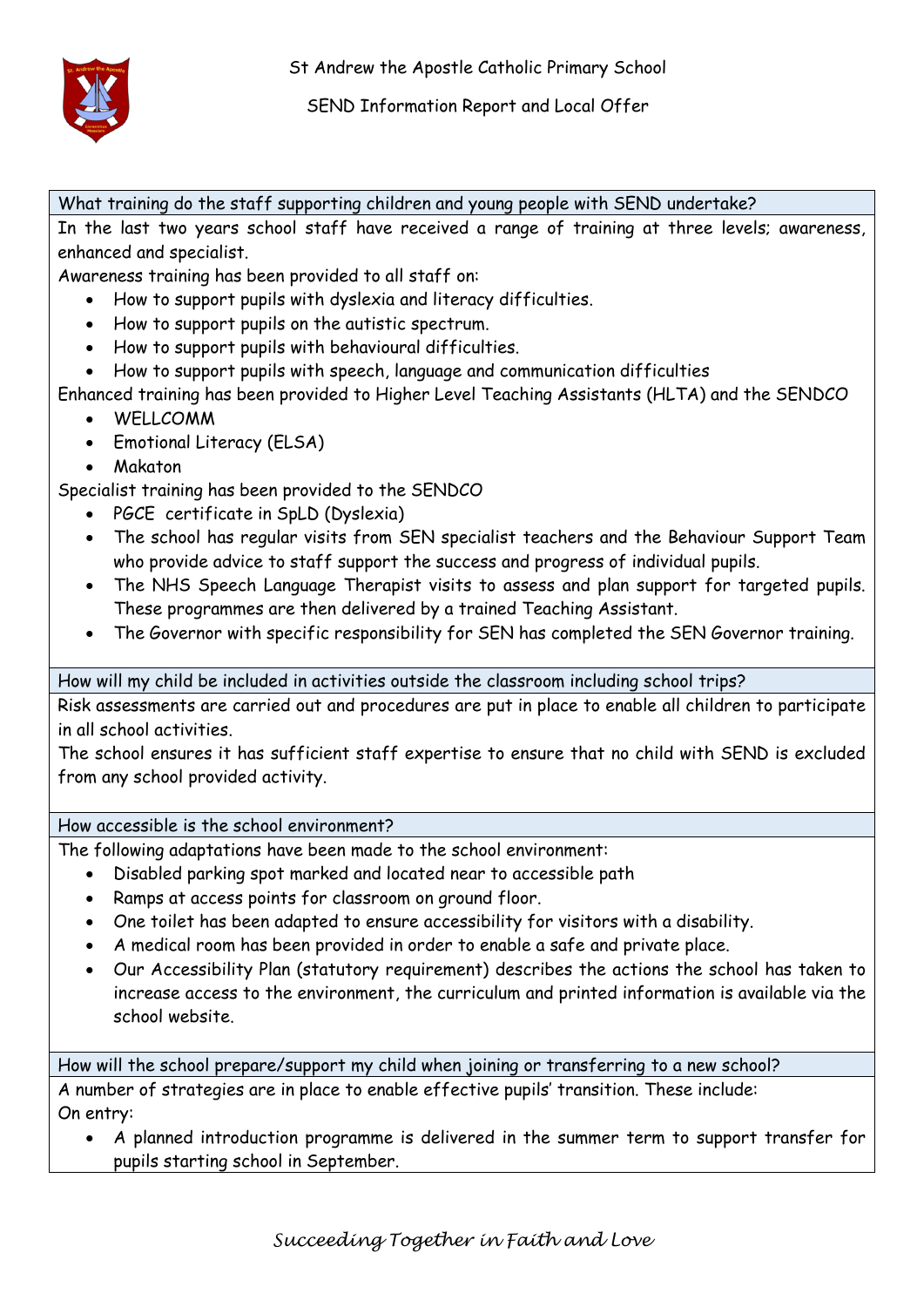

- Parent/carers are invited to a meeting at the school and are provided with a range of information to support them in enabling their child to settle into the school routine.
- The SENDCO meets with all new parents of pupils who are known to have SEND to allow concerns to be raised and solutions to any perceived challenges to be located prior to entry.
- If pupils are transferring from another setting, the previous school records will be requested immediately and a meeting set up with parents to identify and reduce any concerns.

Primary:

- The transition programme in place for pupils provides a number of opportunities for pupils and parents to meet staff in the new school.
- The annual review in Y5 for pupils with a statement of educational need or an EHCP begins the process where parents are supported to make decisions regarding secondary school choice.
- Parents will be encouraged to consider options for the next phase of education and the school will involve outside agencies, as appropriate, to ensure information provided is comprehensive but accessible.
- Accompanied visits to other providers may be arranged as appropriate.
- For pupils transferring to local schools, the SENCos of both schools will meet to discuss the needs of pupils with SEN in order to ensure a smooth transition.
- The records of pupils who leave the school mid-phase will be transferred within five working days of the parents notifying their child has been enrolled at another school.

How are the school's resources allocated and matched to children's special educational needs?

The school receives funding to respond to the needs of pupils with SEND from a number of sources that includes:

- 1. A proportion of the funds allocated per pupil to the school to provide for their education called the Age Weighted Pupil Unit.
- 2. The Notional SEN budget. This is a fund devolved to schools to support them to meet the needs of pupils with SEND.
- 3. For those pupils with the most complex needs, the school may be allocated additional educational needs funding from the Local Authorities High Needs SEN Funding allocation

This funding is then used to provide the equipment and facilities to support pupils with special educational needs and disabilities through support that might include:

- 1. Targeted differentiation to increase access to text (desk copies of information, work buddy, accessible text, IT e.g. read aloud software, different recording strategies, additional time etc..)
- 2. In class, adult or peer support aimed at increasing skills in specific area of weakness (learning behaviours, organisation, etc)
- 3. Out of class support (relationship building, social, emotional skill development, )
- 4. Small group tuition to enable catch up (subject or targeted at additional need)
- 5. Specific support, advice and guidance is provided to parents and families to improve pupil's readiness for learning (relating to pupil's difficulties in attendance, behaviour, physiological and emotional needs etc)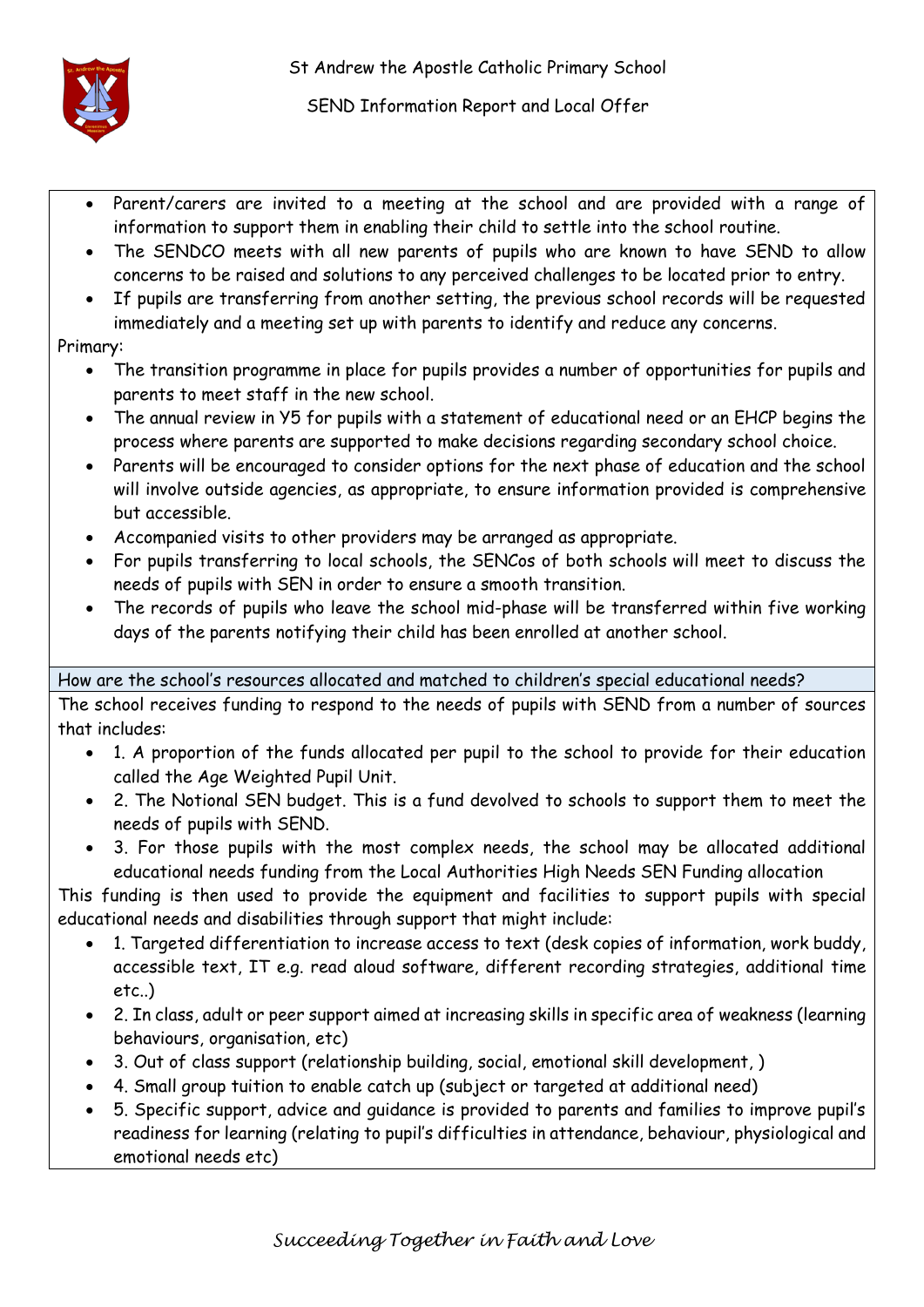

- 6. Provision of specialist resources or equipment (use of ICT, sloping board, electronic versions of text etc)
- 7. Partnership working with other settings
- 8. Access to targeted before/after school clubs (breakfast, homework, clubs targeted at increasing resilience)
- 9. Access to the school nurse and wider health professional support (responding to mental and physical health issues, speech, language and communication needs, motor control and mobility needs)
- 10.Access to support from in-school sources e.g. learning mentors, charities and community sources
- 11.Implementation of strategies from support agencies e.g. Behaviour Support/Educational Welfare Support

In addition:

- The Pupil Premium funding provides additional funding for pupils who are claiming Free School Meals, who are in the care of the local authority or whose parents are in the Armed Services. The deployment of this funding is published on the school website.
- If parents wish to discuss the options available for their child, they are welcome to make an appointment to see the class teacher, SENDCO or a member of the Senior Leadership Team.

How is the decision made about how much support each child will receive?

For pupils with SEN but without a statement of educational need/EHCP, the decision regarding the support provided will be taken at joint meetings with the SENDCO, class teacher and parent who will follow guidance provided by the Governing Body regarding SEN Funding deployment.

For pupils with a statement of educational need/EHCP, this decision will be reached in agreement with parents when the EHCP is being produced or at an annual review.

How will I be involved in discussions about and planning for my child's education?

This will be through:

- discussions with the class teacher, SENDCO or senior leadership team member
- during parents evenings,
- meetings with support and external agencies.

Who can I contact for further information or if I have any concerns?

If you wish to discuss your child's special educational needs or are unhappy about any issues regarding the school's response to meeting these needs please contact the following:

- Your child's class teacher
- The SENDCO
- The Headteacher

For complaints, please contact the School Governor with responsibility for SEN. Their name is Mr Lee Russell. They can be contacted via the school office on 0151 288 8940